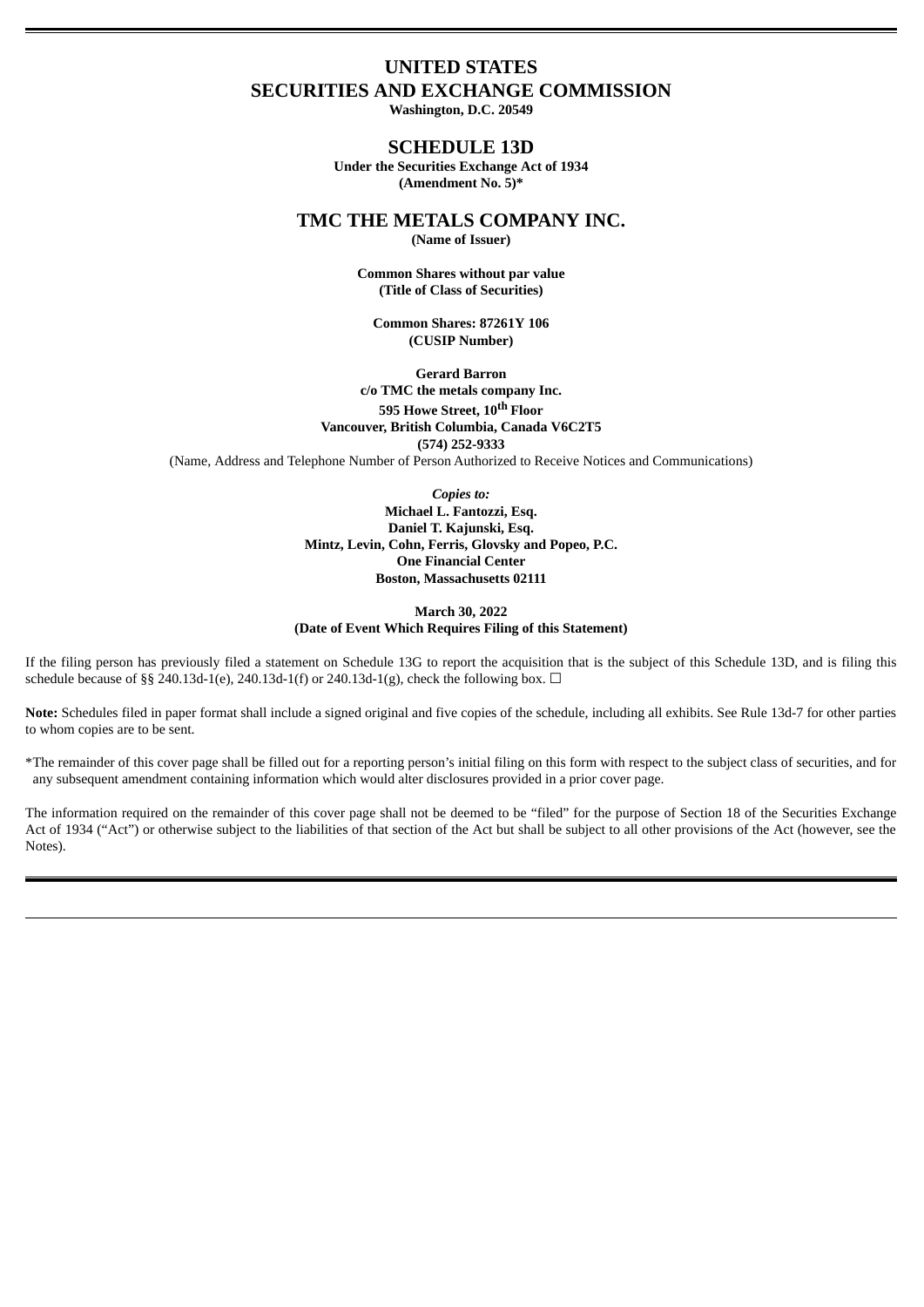# **CUSIP NO. 87261Y 106 13D** Page 2 of 5

| $\overline{1}$                                                         | <b>NAMES OF REPORTING PERSON</b><br><b>Gerard Barron</b>                                           |    |                                                 |
|------------------------------------------------------------------------|----------------------------------------------------------------------------------------------------|----|-------------------------------------------------|
| 2                                                                      | CHECK THE APPROPRIATE BOX IF A MEMBER OF A GROUP<br>(a) $\Box$ (b) $\Box$                          |    |                                                 |
| 3                                                                      | <b>SEC USE ONLY</b>                                                                                |    |                                                 |
| $\overline{4}$                                                         | <b>SOURCE OF FUNDS</b><br>PF <sup>1</sup>                                                          |    |                                                 |
| 5                                                                      | CHECK BOX IF DISCLOSURE OF LEGAL PROCEEDINGS IS REQUIRED PURSUANT TO ITEMS 2(d) or 2(e)<br>$\Box$  |    |                                                 |
| 6                                                                      | CITIZENSHIP OR PLACE OF ORGANIZATION<br>Australia                                                  |    |                                                 |
|                                                                        | <b>NUMBER OF</b>                                                                                   |    | <b>SOLE VOTING POWER</b>                        |
| <b>SHARES</b><br><b>BENEFICIALLY</b><br><b>OWNED BY</b><br><b>EACH</b> |                                                                                                    |    | 18,677,997 shares of Common Shares <sup>1</sup> |
|                                                                        |                                                                                                    | 8  | <b>SHARED VOTING POWER</b><br>N/A               |
|                                                                        |                                                                                                    | 9  | <b>SOLE DISPOSITIVE POWER</b>                   |
|                                                                        | <b>REPORTING</b>                                                                                   |    | 18.677.997 shares of Common Shares <sup>1</sup> |
| PERSON WITH                                                            |                                                                                                    | 10 | <b>SHARED DISPOSITIVE POWER</b>                 |
|                                                                        |                                                                                                    |    | N/A                                             |
| 11                                                                     | AGGREGATE AMOUNT BENEFICIALLY OWNED BY EACH REPORTING PERSON<br>18,677,997 shares of Common Shares |    |                                                 |
| 12                                                                     | CHECK BOX IF THE AGGREGATE AMOUNT IN ROW (11) EXCLUDES CERTAIN SHARES<br>$\Box$                    |    |                                                 |
| 13                                                                     | PERCENT OF CLASS REPRESENTED BY AMOUNT IN ROW (11)                                                 |    |                                                 |
|                                                                        | 8.24% of the Common Shares <sup>2</sup>                                                            |    |                                                 |
| 14                                                                     | TYPE OF REPORTING PERSON                                                                           |    |                                                 |
|                                                                        | IN                                                                                                 |    |                                                 |
|                                                                        |                                                                                                    |    |                                                 |

1 Consists of (i) 14,510,559 Common Shares, (ii) 4,078,044 Common Shares underlying options that are exercisable within 60 days of April 5, 2022, and (iii) 89,394 Common Shares underlying warrants. Does not include (i) up to 781,250 restricted stock units, each representing the right to receive one Common Share upon vesting, which vest in three equal annual installments beginning on November 22, 2022 and ending on November 22, 2024 and (ii) up to 12,113,741 Special Shares (which includes Special Shares underlying options) which automatically convert into Common Shares on a one for one basis, if on any twenty trading days within any thirty trading day period, the Common Shares trade for a price that is greater than or equal to the price threshold for such class of Special Shares.

2 Calculated based on 226,780,843 Common Shares issued and outstanding as of March 25, 2022, as reported in the Issuer's Annual Report on Form 10-K filed on March 25, 2022.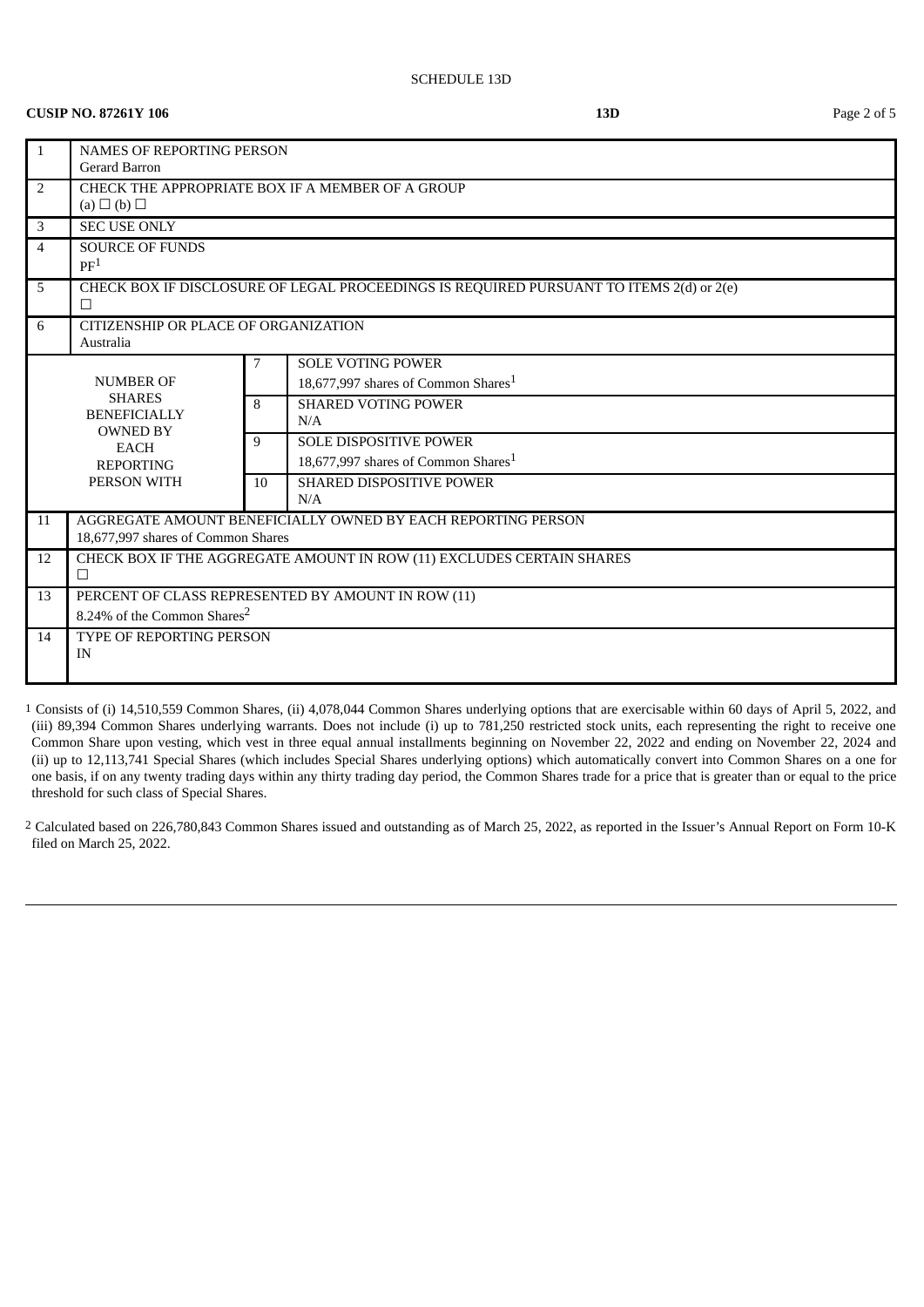#### SCHEDULE 13D

### **CUSIP NO. 87261Y 106 13D** Page 3 of 5

### AMENDMENT NO. 5 TO SCHEDULE 13D

This Amendment No. 5 to Schedule 13D (this "Amendment") relates to the common shares, no par value (the "Common Shares") of TMC the metals company Inc. (f/k/a Sustainable Opportunities Acquisition Corp.), a company existing under the laws of British Columbia (the "Issuer"), and amends the Schedule 13D filed with the Securities and Exchange Commission on September 9, 2021, as subsequently amended on October 7, 2021, on November 30, 2021, on December 29, 2021 and on February 9, 2022 (the "Schedule 13D"), by Gerard Barron (the "Reporting Person").

Except as otherwise specified in this Amendment, all items left blank remain unchanged in all material respects and any items which are reported are deemed to amend and restate the corresponding items in the Schedule 13D. Capitalized terms used herein but not defined herein have the respective meanings ascribed to them in the Schedule 13D.

### **Item 3. Source and Amount of Funds or Other Consideration.**

Item 3 is hereby supplemented by adding the following at the end thereof:

On March 30, 2022, the Reporting Person acquired 23,000 Common Shares in multiple open-market transactions.

### **Item 4. Purpose of Transaction.**

Item 4 of the Schedule 13D is hereby amended and restated in its entirety as follows:

14,209,752 Common Shares beneficially owned by the Reporting Person were received in connection with the September 9, 2021 completion of the initial business combination (the "Business Combination") of Sustainable Opportunities Acquisition Corp. (the former name of the Issuer) with DeepGreen Metals Inc., 34,000 Common Shares beneficially owned by the Reporting Person were subsequently acquired by the Reporting Person on September 30, 2021, 15,500 Common Shares beneficially owned by the Reporting Person were subsequently acquired by the Reporting Person on November 22, 2021, 47,438 Common Shares and warrants to purchase 89,394 Common Shares beneficially owned by the Reporting Person were subsequently acquired by the Reporting Person on December 24, 2021, 180,869 Common Shares beneficially owned by the Reporting Person were subsequently acquired by the Reporting Person on February 9, 2022 and 23,000 Common Shares beneficially owned by the Reporting Person were subsequently acquired by the Reporting Person on March 30, 2022.

The Reporting Person serves as the Chief Executive Officer and Chairman of the Board of Directors of the Issuer, and, in such capacity, may have influence over the corporate activities of the Issuer, including activities which may relate to items described in subparagraphs (a) through (j) of Item 4 of Schedule 13D.

Except as described in this Schedule 13D, the Reporting Person does not have any present plans or proposals that relate to or would result in any of the actions described in subparagraphs (a) through (j) of Item 4 of Schedule 13D, although, subject to the agreements described herein, the Reporting Person, at any time, and from time to time, may review, reconsider and change his position and/or change his purpose and/or develop such plans and may seek to influence management of the Issuer or the Board of Directors with respect to the business and affairs of the Issuer and may from time to time consider pursuing or proposing such matters with advisors, the Issuer, or other persons.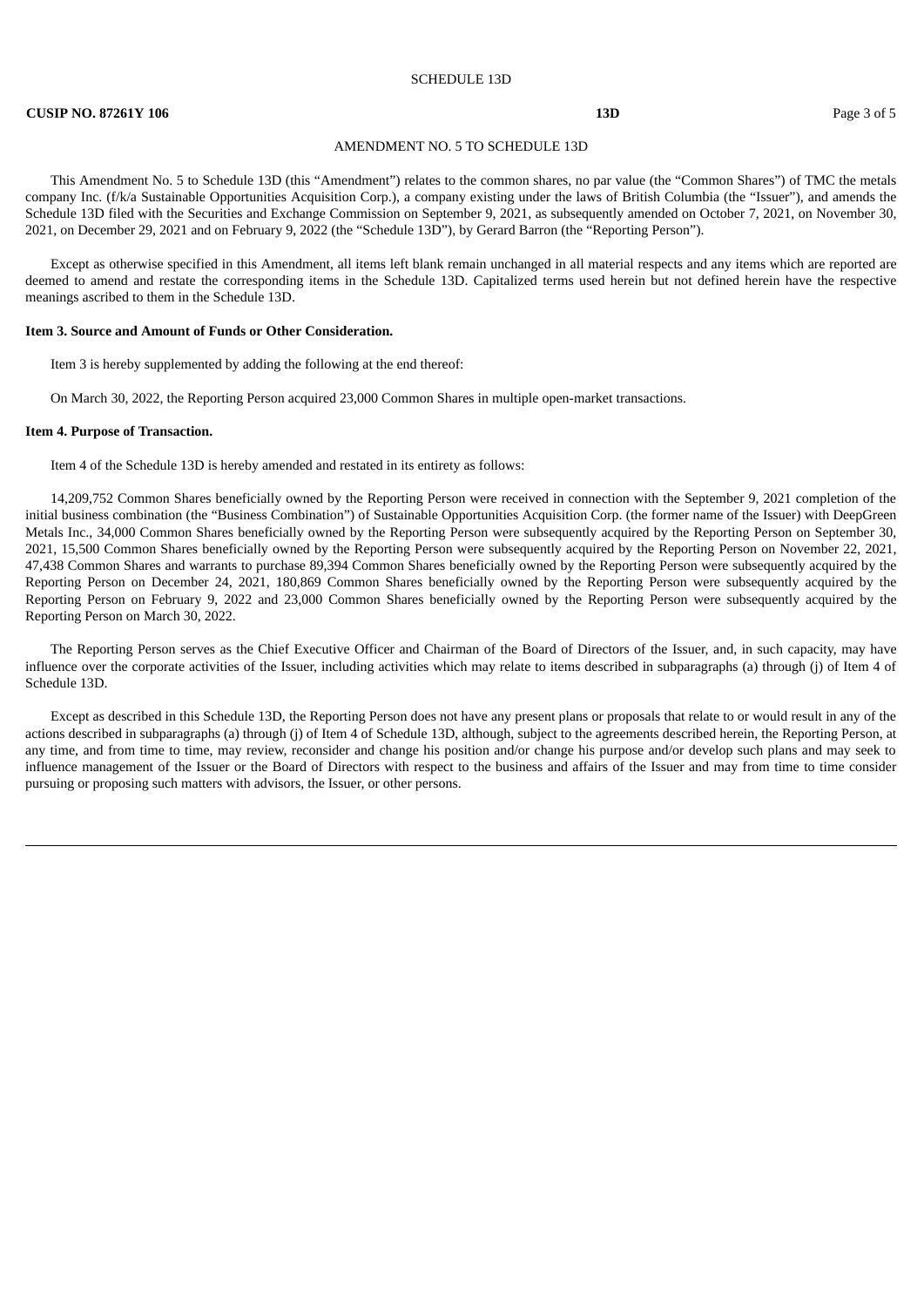### **CUSIP NO. 87261Y 106 13D** Page 4 of 5

# **Item 6. Contracts, Arrangements, Understandings or Relationships with Respect to Securities of the Issuer.**

Item 6 of the Schedule 13D is hereby amended and restated in its entirety as follows:

The Reporting Person holds (i) 14,510,559 Common Shares and (ii) 4,078,044 Common Shares underlying options that are exercisable within 60 days of April 5, 2022, and (iii) 89,394 Common Shares underlying warrants to purchase Common Shares at \$11.50 per share that are exercisable pursuant to that certain Warrant Agreement dated as of May 8, 2020 by and between the Issuer and Continental Stock Transfer & Trust Company, as warrant agent. The Reporting Person also holds 2,275,334 Common Shares underlying options that vest as follows, subject to continued service through each vesting threshold: (i) 25% if the Issuer's market capitalization equals or exceeds \$3.0 billion; (ii) 35% if the Issuer's market capitalization equals or exceeds \$6.0 billion; (iii) 20% if the International Seabed Authority grants an exploitation contract to the Issuer; and (iv) 20% upon the commencement of the first commercial production following the grant of the exploitation contract. Excludes the Special Shares held by the Reporting Person. The Reporting Person also holds 781,250 restricted stock units, each representing the right to receive one Common Share upon vesting, granted to the Reporting Person on November 22, 2021 under the Issuer's 2021 Equity Incentive Plan, which vest in three equal annual installments beginning on November 22, 2022 and ending on November 22, 2024, subject to the continued service to the Issuer of the Reporting Person through the applicable vesting dates. The Reporting Person also has the right to purchase up to 12,113,741 Special Shares (which includes Special Shares underlying options) which automatically convert into Common Shares on a one for one basis, if on any twenty trading days within any thirty trading day period, the Common Shares trade for a price that is greater than or equal to the price threshold for such class of Special Shares.

The Reporting Person is a party to the Amended and Restated Registration Rights Agreement, dated as of September 9, 2021, by and among the Issuer, Sustainable Opportunities Holdings LLC (the "Sponsor"), certain holders of the Sponsor and certain holders of DeepGreen (the "DeepGreen Securityholders") (the "Registration Rights Agreement"), pursuant to which, among other things, the initial shareholders and the DeepGreen Securityholders (a) agreed not to effect any sale or distribution of certain securities of the Issuer held by them during the lock-up periods described therein and (b) were granted certain customary registration rights, including demand, piggy-back and shelf registration rights. Notably, certain shares held by the initial holders shall not be offered, sold, pledged or distributed for periods of six months or twelve months, as applicable, and certain shares held by the DeepGreen Securityholders shall not be offered, sold, pledged or distributed for periods of six months or two years, as applicable, subject to the exceptions described in the Registration Rights Agreement. The Registration Rights Agreement also provides that the Issuer will pay certain expenses relating to such registrations and indemnify the registration rights holders against (or make contributions in respect of) certain liabilities.

Except as described herein, there are no contracts, arrangements, understandings or relationships (legal or otherwise) among the person named in Item 2 above or between such person and any other person with respect to any securities of the Issuer.